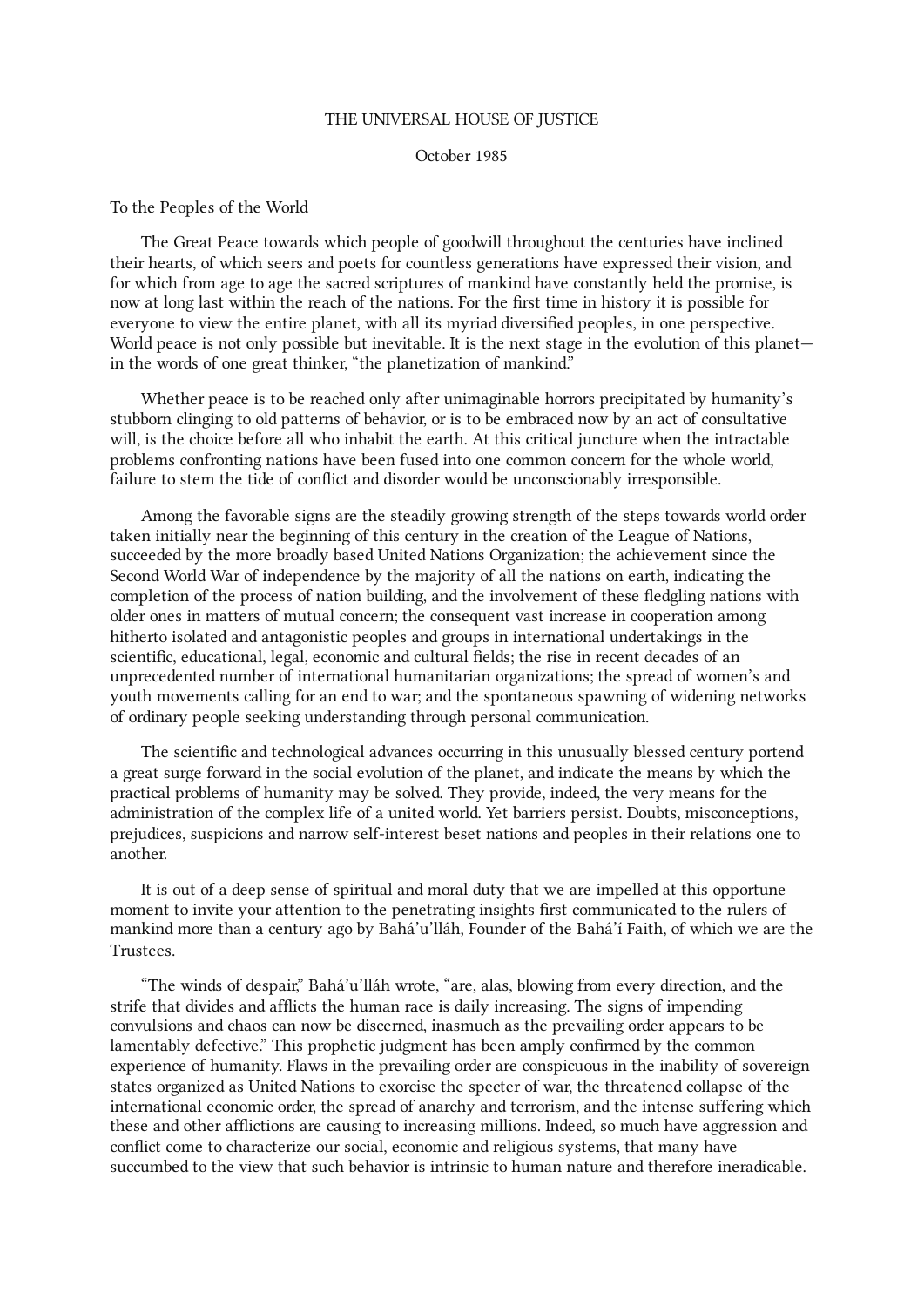With the entrenchment of this view, a paralyzing contradiction has developed in human affairs. On the one hand, people of all nations proclaim not only their readiness but their longing for peace and harmony, for an end to the harrowing apprehensions tormenting their daily lives. On the other, uncritical assent is given to the proposition that human beings are incorrigibly selfish and aggressive and thus incapable of erecting a social system at once progressive and peaceful, dynamic and harmonious, a system giving free play to individual creativity and initiative but based on cooperation and reciprocity.

As the need for peace becomes more urgent, this fundamental contradiction, which hinders its realization, demands a reassessment of the assumptions upon which the commonly held view of mankind's historical predicament is based. Dispassionately examined, the evidence reveals that such conduct, far from expressing man's true self, represents a distortion of the human spirit. Satisfaction on this point will enable all people to set in motion constructive social forces which, because they are consistent with human nature, will encourage harmony and cooperation instead of war and conflict.

To choose such a course is not to deny humanity's past but to understand it. The Bahá'í Faith regards the current world confusion and calamitous condition in human affairs as a natural phase in an organic process leading ultimately and irresistibly to the unification of the human race in a single social order whose boundaries are those of the planet. The human race, as a distinct, organic unit, has passed through evolutionary stages analogous to the stages of infancy and childhood in the lives of its individual members, and is now in the culminating period of its turbulent adolescence approaching its long-awaited coming of age.

A candid acknowledgement that prejudice, war and exploitation have been the expression of immature stages in a vast historical process and that the human race is today experiencing the unavoidable tumult which marks its collective coming of age is not a reason for despair but a prerequisite to undertaking the stupendous enterprise of building a peaceful world. That such an enterprise is possible, that the necessary constructive forces do exist, that unifying social structures can be erected, is the theme we urge you to examine.

Whatever suffering and turmoil the years immediately ahead may hold, however dark the immediate circumstances, the Bahá'í community believes that humanity can confront this supreme trial with confidence in its ultimate outcome. Far from signalizing the end of civilization, the convulsive changes towards which humanity is being ever more rapidly impelled will serve to release the "potentialities inherent in the station of man" and reveal "the full measure of his destiny on earth, the innate excellence of his reality."

I

The endowments which distinguish the human race from all other forms of life are summed up in what is known as the human spirit; the mind is its essential quality. These endowments have enabled humanity to build civilizations and to prosper materially. But such accomplishments alone have never satisfied the human spirit, whose mysterious nature inclines it towards transcendence, a reaching towards an invisible realm, towards the ultimate reality, that unknowable essence of essences called God. The religions brought to mankind by a succession of spiritual luminaries have been the primary link between humanity and that ultimate reality, and have galvanized and refined mankind's capacity to achieve spiritual success together with social progress.

No serious attempt to set human affairs aright, to achieve world peace, can ignore religion. Man's perception and practice of it are largely the stuff of history. An eminent historian described religion as a "faculty of human nature." That the perversion of this faculty has contributed to much of the confusion in society and the conflicts in and between individuals can hardly be denied. But neither can any fair-minded observer discount the preponderating influence exerted by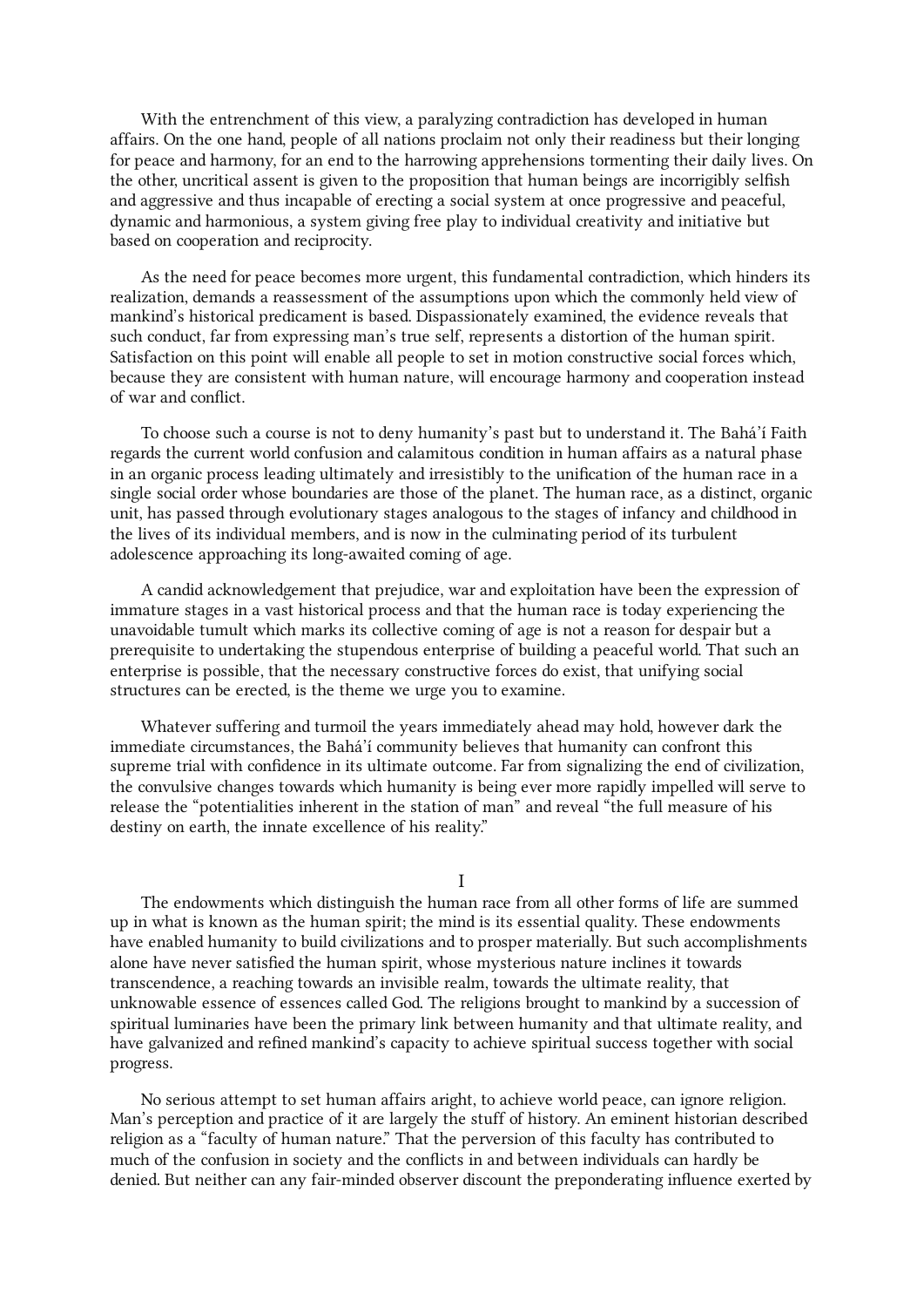religion on the vital expressions of civilization. Furthermore, its indispensability to social order has repeatedly been demonstrated by its direct effect on laws and morality.

Writing of religion as a social force, Bahá'u'lláh said: "Religion is the greatest of all means for the establishment of order in the world and for the peaceful contentment of all that dwell therein." Referring to the eclipse or corruption of religion, he wrote: "Should the lamp of religion be obscured, chaos and confusion will ensue, and the lights of fairness, of justice, of tranquillity and peace cease to shine." In an enumeration of such consequences the Bahá'í writings point out that the "perversion of human nature, the degradation of human conduct, the corruption and dissolution of human institutions, reveal themselves, under such circumstances, in their worst and most revolting aspects. Human character is debased, confidence is shaken, the nerves of discipline are relaxed, the voice of human conscience is stilled, the sense of decency and shame is obscured, conceptions of duty, of solidarity, of reciprocity and loyalty are distorted, and the very feeling of peacefulness, of joy and of hope is gradually extinguished."

If, therefore, humanity has come to a point of paralyzing conflict it must look to itself, to its own negligence, to the siren voices to which it has listened, for the source of the misunderstandings and confusion perpetrated in the name of religion. Those who have held blindly and selfishly to their particular orthodoxies, who have imposed on their votaries erroneous and conflicting interpretations of the pronouncements of the Prophets of God, bear heavy responsibility for this confusion—a confusion compounded by the artificial barriers erected between faith and reason, science and religion. For from a fair-minded examination of the actual utterances of the Founders of the great religions, and of the social milieus in which they were obliged to carry out their missions, there is nothing to support the contentions and prejudices deranging the religious communities of mankind and therefore all human affairs.

The teaching that we should treat others as we ourselves would wish to be treated, an ethic variously repeated in all the great religions, lends force to this latter observation in two particular respects: it sums up the moral attitude, the peace-inducing aspect, extending through these religions irrespective of their place or time of origin; it also signifies an aspect of unity which is their essential virtue, a virtue mankind in its disjointed view of history has failed to appreciate.

Had humanity seen the Educators of its collective childhood in their true character, as agents of one civilizing process, it would no doubt have reaped incalculably greater benefits from the cumulative effects of their successive missions. This, alas, it failed to do.

The resurgence of fanatical religious fervor occurring in many lands cannot be regarded as more than a dying convulsion. The very nature of the violent and disruptive phenomena associated with it testifies to the spiritual bankruptcy it represents. Indeed, one of the strangest and saddest features of the current outbreak of religious fanaticism is the extent to which, in each case, it is undermining not only the spiritual values which are conducive to the unity of mankind but also those unique moral victories won by the particular religion it purports to serve.

However vital a force religion has been in the history of mankind, and however dramatic the current resurgence of militant religious fanaticism, religion and religious institutions have, for many decades, been viewed by increasing numbers of people as irrelevant to the major concerns of the modern world. In its place they have turned either to the hedonistic pursuit of material satisfactions or to the following of man-made ideologies designed to rescue society from the evident evils under which it groans. All too many of these ideologies, alas, instead of embracing the concept of the oneness of mankind and promoting the increase of concord among different peoples, have tended to deify the state, to subordinate the rest of mankind to one nation, race or class, to attempt to suppress all discussion and interchange of ideas, or to callously abandon starving millions to the operations of a market system that all too clearly is aggravating the plight of the majority of mankind, while enabling small sections to live in a condition of affluence scarcely dreamed of by our forebears.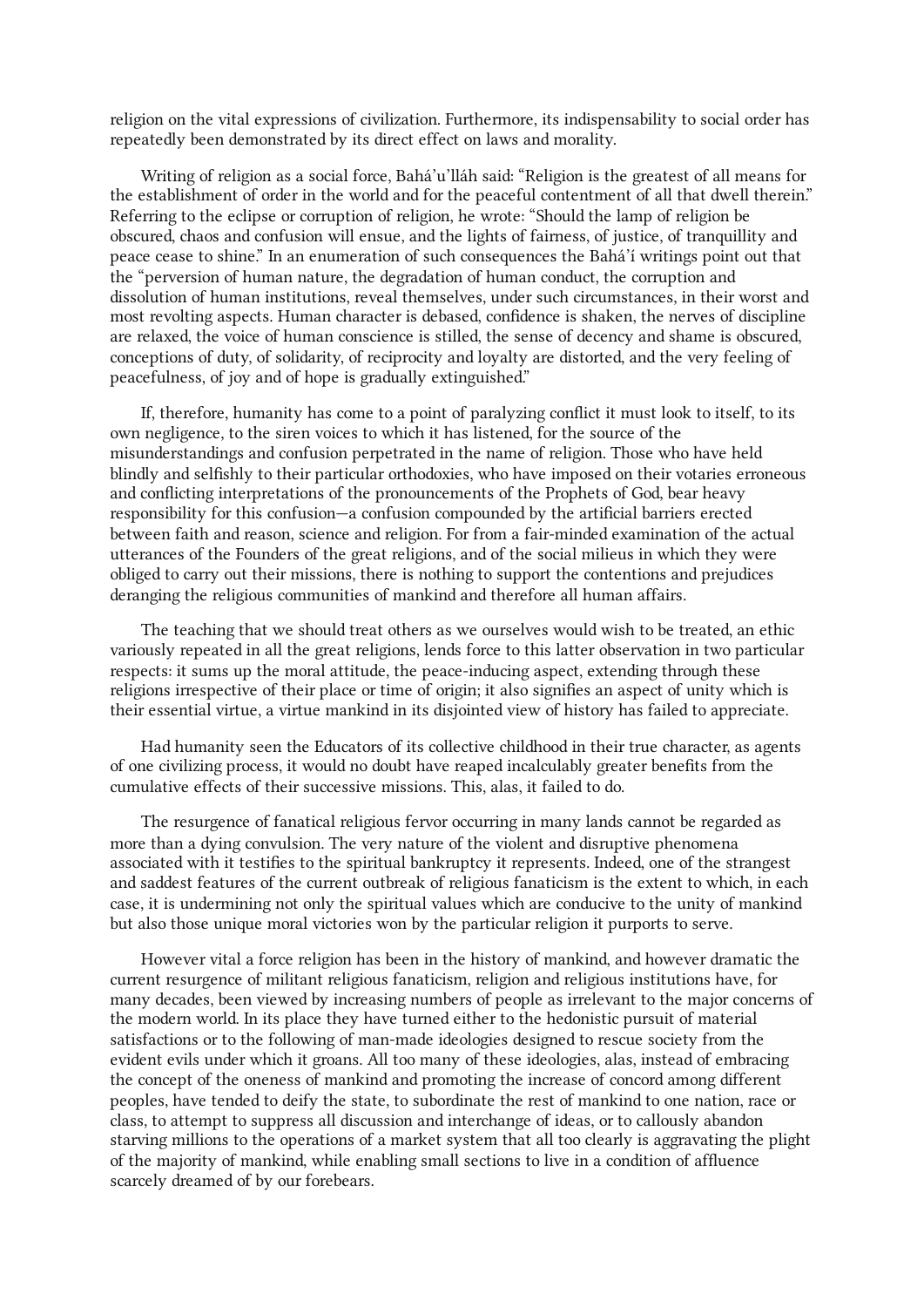How tragic is the record of the substitute faiths that the worldly-wise of our age have created. In the massive disillusionment of entire populations who have been taught to worship at their altars can be read history's irreversible verdict on their value. The fruits these doctrines have produced, after decades of an increasingly unrestrained exercise of power by those who owe their ascendancy in human affairs to them, are the social and economic ills that blight every region of our world in the closing years of the twentieth century. Underlying all these outward afflictions is the spiritual damage reflected in the apathy that has gripped the mass of the peoples of all nations and by the extinction of hope in the hearts of deprived and anguished millions.

The time has come when those who preach the dogmas of materialism, whether of the east or the west, whether of capitalism or socialism, must give account of the moral stewardship they have presumed to exercise. Where is the "new world" promised by these ideologies? Where is the international peace to whose ideals they proclaim their devotion? Where are the breakthroughs into new realms of cultural achievement produced by the aggrandizement of this race, of that nation or of a particular class? Why is the vast majority of the world's peoples sinking ever deeper into hunger and wretchedness when wealth on a scale undreamed of by the Pharaohs, the Caesars, or even the imperialist powers of the nineteenth century is at the disposal of the present arbiters of human affairs?

Most particularly, it is in the glorification of material pursuits, at once the progenitor and common feature of all such ideologies, that we find the roots which nourish the falsehood that human beings are incorrigibly selfish and aggressive. It is here that the ground must be cleared for the building of a new world fit for our descendants.

That materialistic ideals have, in the light of experience, failed to satisfy the needs of mankind calls for an honest acknowledgement that a fresh effort must now be made to find the solutions to the agonizing problems of the planet. The intolerable conditions pervading society bespeak a common failure of all, a circumstance which tends to incite rather than relieve the entrenchment on every side. Clearly, a common remedial effort is urgently required. It is primarily a matter of attitude. Will humanity continue in its waywardness, holding to outworn concepts and unworkable assumptions? Or will its leaders, regardless of ideology, step forth and, with a resolute will, consult together in a united search for appropriate solutions?

Those who care for the future of the human race may well ponder this advice. "If longcherished ideals and time-honored institutions, if certain social assumptions and religious formulae have ceased to promote the welfare of the generality of mankind, if they no longer minister to the needs of a continually evolving humanity, let them be swept away and relegated to the limbo of obsolescent and forgotten doctrines. Why should these, in a world subject to the immutable law of change and decay, be exempt from the deterioration that must needs overtake every human institution? For legal standards, political and economic theories are solely designed to safeguard the interests of humanity as a whole, and not humanity to be crucified for the preservation of the integrity of any particular law or doctrine."

## II

Banning nuclear weapons, prohibiting the use of poison gases, or outlawing germ warfare will not remove the root causes of war. However important such practical measures obviously are as elements of the peace process, they are in themselves too superficial to exert enduring influence. Peoples are ingenious enough to invent yet other forms of warfare, and to use food, raw materials, finance, industrial power, ideology, and terrorism to subvert one another in an endless quest for supremacy and dominion. Nor can the present massive dislocation in the affairs of humanity be resolved through the settlement of specific conflicts or disagreements among nations. A genuine universal framework must be adopted.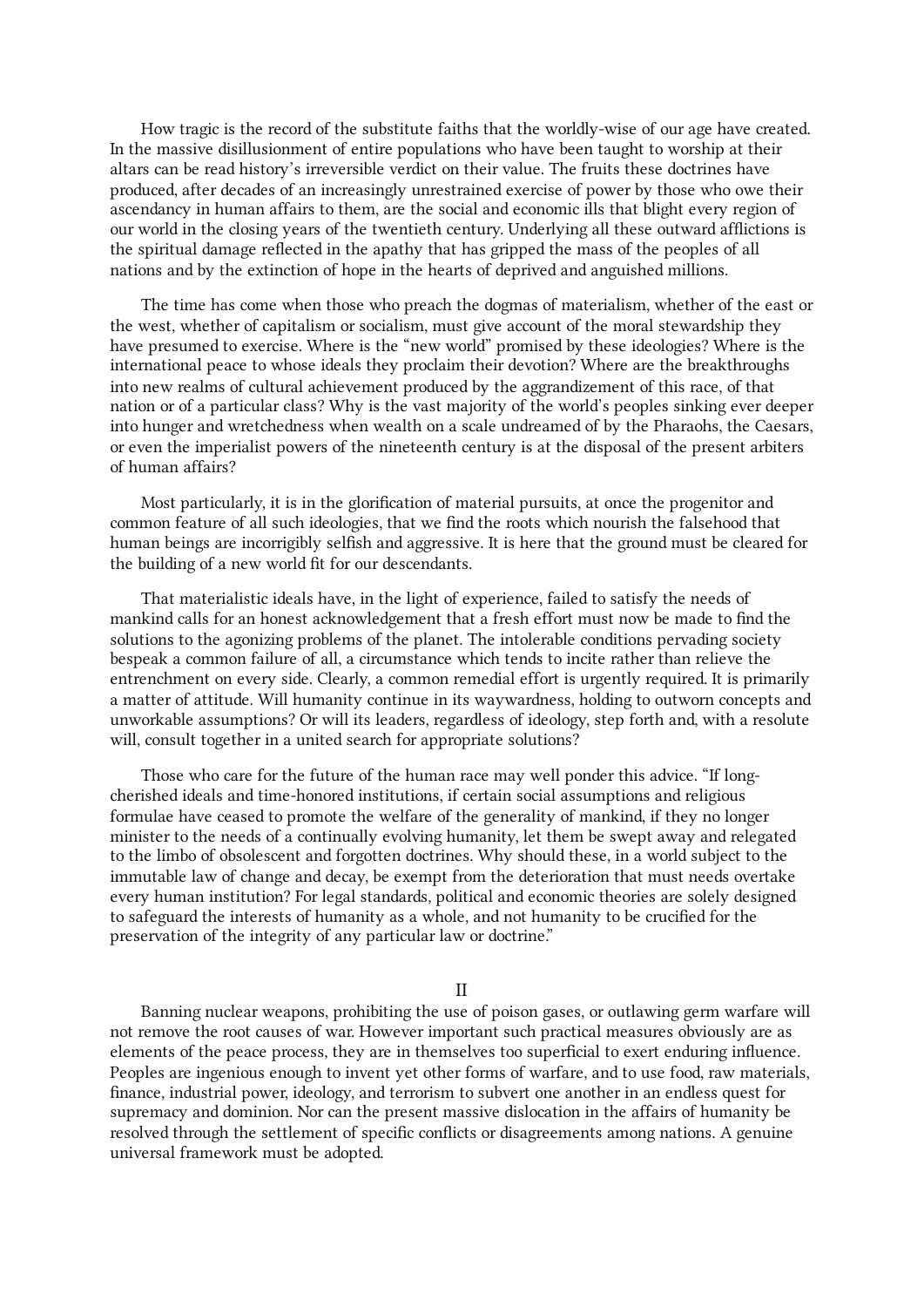Certainly, there is no lack of recognition by national leaders of the worldwide character of the problem, which is self-evident in the mounting issues that confront them daily. And there are the accumulating studies and solutions proposed by many concerned and enlightened groups as well as by agencies of the United Nations, to remove any possibility of ignorance as to the challenging requirements to be met. There is, however, a paralysis of will; and it is this that must be carefully examined and resolutely dealt with. This paralysis is rooted, as we have stated, in a deep-seated conviction of the inevitable quarrelsomeness of mankind, which has led to the reluctance to entertain the possibility of subordinating national self-interest to the requirements of world order, and in an unwillingness to face courageously the far-reaching implications of establishing a united world authority. It is also traceable to the incapacity of largely ignorant and subjugated masses to articulate their desire for a new order in which they can live in peace, harmony and prosperity with all humanity.

The tentative steps towards world order, especially since World War II, give hopeful signs. The increasing tendency of groups of nations to formalize relationships which enable them to cooperate in matters of mutual interest suggests that eventually all nations could overcome this paralysis. The Association of South East Asian Nations, the Caribbean Community and Common Market, the Central American Common Market, the Council for Mutual Economic Assistance, the European Communities, the League of Arab States, the Organization of African Unity, the Organization of American States, the South Pacific Forum—all the joint endeavors represented by such organizations prepare the path to world order.

The increasing attention being focused on some of the most deep-rooted problems of the planet is yet another hopeful sign. Despite the obvious shortcomings of the United Nations, the more than two score declarations and conventions adopted by that organization, even where governments have not been enthusiastic in their commitment, have given ordinary people a sense of a new lease on life. The Universal Declaration of Human Rights, the Convention on the Prevention and Punishment of the Crime of Genocide, and the similar measures concerned with eliminating all forms of discrimination based on race, sex or religious belief; upholding the rights of the child; protecting all persons against being subjected to torture; eradicating hunger and malnutrition; using scientific and technological progress in the interest of peace and the benefit of mankind—all such measures, if courageously enforced and expanded, will advance the day when the specter of war will have lost its power to dominate international relations. There is no need to stress the significance of the issues addressed by these declarations and conventions. However, a few such issues, because of their immediate relevance to establishing world peace, deserve additional comment.

Racism, one of the most baneful and persistent evils, is a major barrier to peace. Its practice perpetrates too outrageous a violation of the dignity of human beings to be countenanced under any pretext. Racism retards the unfoldment of the boundless potentialities of its victims, corrupts its perpetrators, and blights human progress. Recognition of the oneness of mankind, implemented by appropriate legal measures, must be universally upheld if this problem is to be overcome.

The inordinate disparity between rich and poor, a source of acute suffering, keeps the world in a state of instability, virtually on the brink of war. Few societies have dealt effectively with this situation. The solution calls for the combined application of spiritual, moral and practical approaches. A fresh look at the problem is required, entailing consultation with experts from a wide spectrum of disciplines, devoid of economic and ideological polemics, and involving the people directly affected in the decisions that must urgently be made. It is an issue that is bound up not only with the necessity for eliminating extremes of wealth and poverty but also with those spiritual verities the understanding of which can produce a new universal attitude. Fostering such an attitude is itself a major part of the solution.

Unbridled nationalism, as distinguished from a sane and legitimate patriotism, must give way to a wider loyalty, to the love of humanity as a whole. Bahá'u'lláh's statement is: "The earth is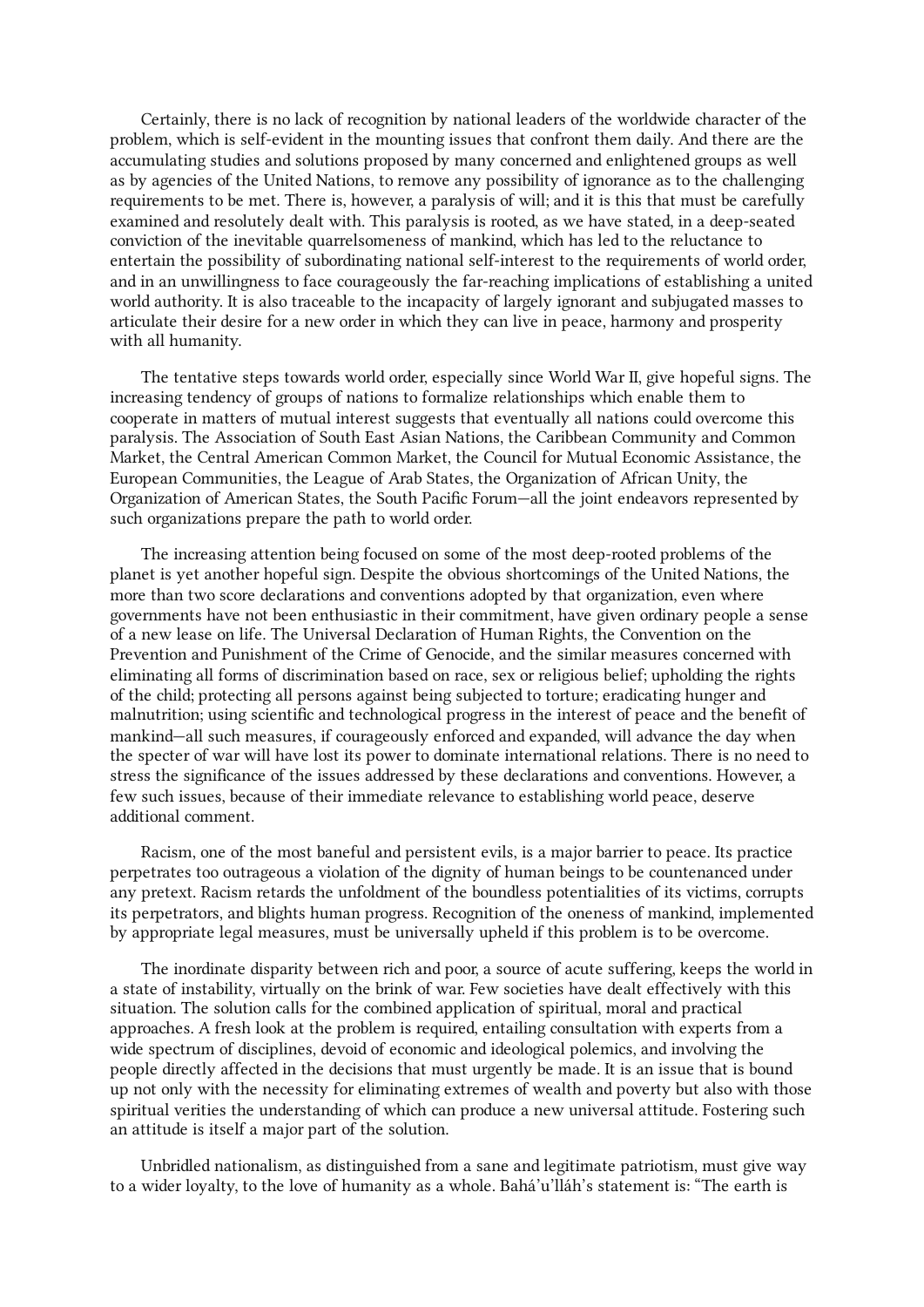but one country, and mankind its citizens." The concept of world citizenship is a direct result of the contraction of the world into a single neighborhood through scientific advances and of the indisputable interdependence of nations. Love of all the world's peoples does not exclude love of one's country. The advantage of the part in a world society is best served by promoting the advantage of the whole. Current international activities in various fields which nurture mutual affection and a sense of solidarity among peoples need greatly to be increased.

Religious strife, throughout history, has been the cause of innumerable wars and conflicts, a major blight to progress, and is increasingly abhorrent to the people of all faiths and no faith. Followers of all religions must be willing to face the basic questions which this strife raises, and to arrive at clear answers. How are the differences between them to be resolved, both in theory and in practice? The challenge facing the religious leaders of mankind is to contemplate, with hearts filled with the spirit of compassion and a desire for truth, the plight of humanity, and to ask themselves whether they cannot, in humility before their Almighty Creator, submerge their theological differences in a great spirit of mutual forbearance that will enable them to work together for the advancement of human understanding and peace.

The emancipation of women, the achievement of full equality between the sexes, is one of the most important, though less acknowledged prerequisites of peace. The denial of such equality perpetrates an injustice against one half of the world's population and promotes in men harmful attitudes and habits that are carried from the family to the workplace, to political life, and ultimately to international relations. There are no grounds, moral, practical, or biological, upon which such denial can be justified. Only as women are welcomed into full partnership in all fields of human endeavor will the moral and psychological climate be created in which international peace can emerge.

The cause of universal education, which has already enlisted in its service an army of dedicated people from every faith and nation, deserves the utmost support that the governments of the world can lend it. For ignorance is indisputably the principal reason for the decline and fall of peoples and the perpetuation of prejudice. No nation can achieve success unless education is accorded all its citizens. Lack of resources limits the ability of many nations to fulfill this necessity, imposing a certain ordering of priorities. The decision-making agencies involved would do well to consider giving first priority to the education of women and girls, since it is through educated mothers that the benefits of knowledge can be most effectively and rapidly diffused throughout society. In keeping with the requirements of the times, consideration should also be given to teaching the concept of world citizenship as part of the standard education of every child.

A fundamental lack of communication between peoples seriously undermines efforts towards world peace. Adopting an international auxiliary language would go far to resolve this problem and necessitates the most urgent attention.

Two points bear emphasizing in all these issues. One is that the abolition of war is not simply a matter of signing treaties and protocols; it is a complex task requiring a new level of commitment to resolving issues not customarily associated with the pursuit of peace. Based on political agreements alone, the idea of collective security is a chimera. The other point is that the primary challenge in dealing with issues of peace is to raise the context to the level of principle, as distinct from pure pragmatism. For, in essence, peace stems from an inner state supported by a spiritual or moral attitude, and it is chiefly in evoking this attitude that the possibility of enduring solutions can be found.

There are spiritual principles, or what some call human values, by which solutions can be found for every social problem. Any well-intentioned group can in a general sense devise practical solutions to its problems, but good intentions and practical knowledge are usually not enough. The essential merit of spiritual principle is that it not only presents a perspective which harmonizes with that which is immanent in human nature, it also induces an attitude, a dynamic, a will, an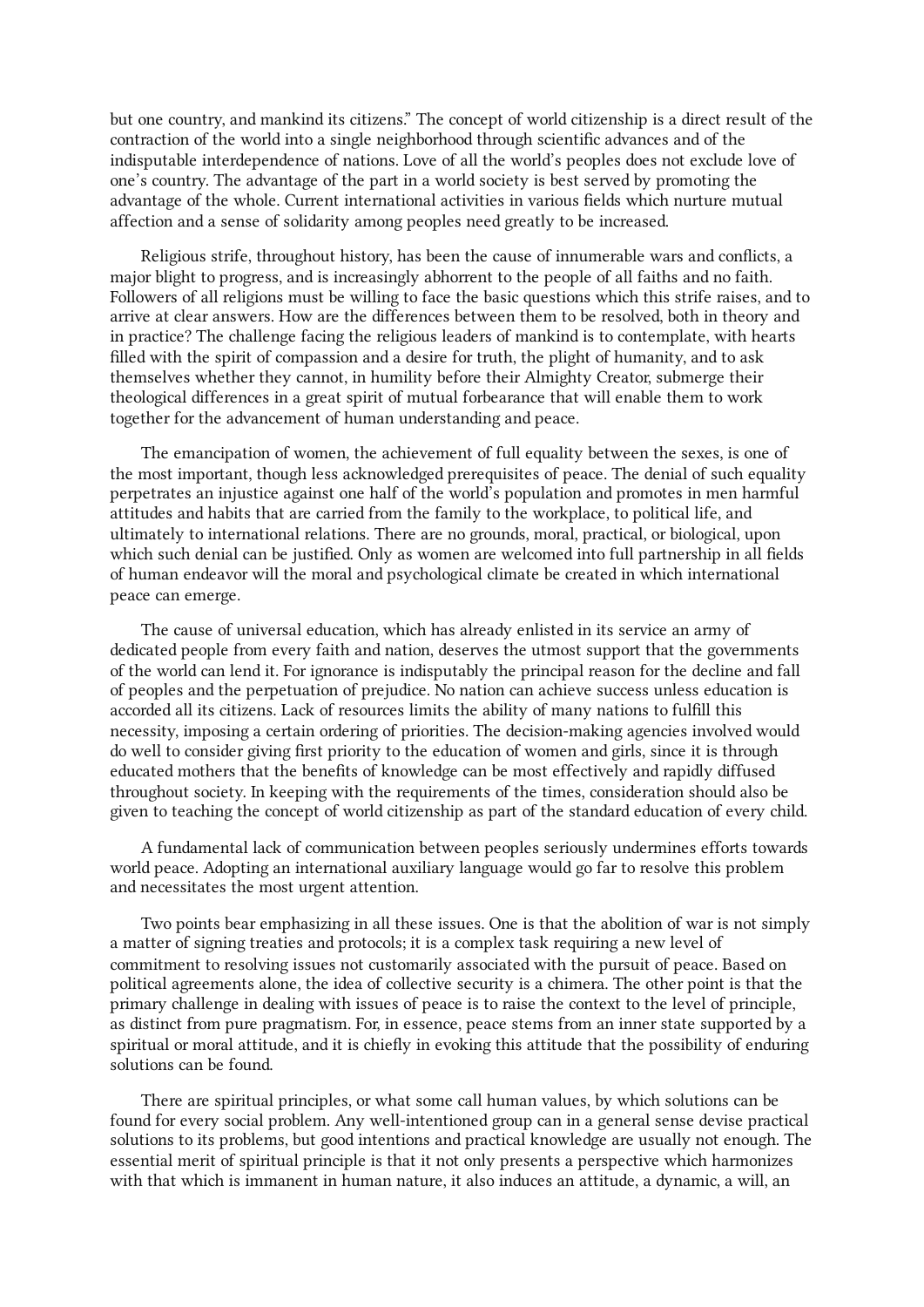aspiration, which facilitate the discovery and implementation of practical measures. Leaders of governments and all in authority would be well served in their efforts to solve problems if they would first seek to identify the principles involved and then be guided by them.

III

The primary question to be resolved is how the present world, with its entrenched pattern of conflict, can change to a world in which harmony and cooperation will prevail.

World order can be founded only on an unshakable consciousness of the oneness of mankind, a spiritual truth which all the human sciences confirm. Anthropology, physiology, psychology, recognize only one human species, albeit infinitely varied in the secondary aspects of life. Recognition of this truth requires abandonment of prejudice—prejudice of every kind—race, class, color, creed, nation, sex, degree of material civilization, everything which enables people to consider themselves superior to others.

Acceptance of the oneness of mankind is the first fundamental prerequisite for reorganization and administration of the world as one country, the home of humankind. Universal acceptance of this spiritual principle is essential to any successful attempt to establish world peace. It should therefore be universally proclaimed, taught in schools, and constantly asserted in every nation as preparation for the organic change in the structure of society which it implies.

In the Bahá'í view, recognition of the oneness of mankind "calls for no less than the reconstruction and the demilitarization of the whole civilized world—a world organically unified in all the essential aspects of its life, its political machinery, its spiritual aspiration, its trade and finance, its script and language, and yet infinite in the diversity of the national characteristics of its federated units."

Elaborating the implications of this pivotal principle, Shoghi Effendi, the Guardian of the Bahá'í Faith, commented in 1931 that: "Far from aiming at the subversion of the existing foundations of society, it seeks to broaden its basis, to remold its institutions in a manner consonant with the needs of an ever-changing world. It can conflict with no legitimate allegiances, nor can it undermine essential loyalties. Its purpose is neither to stifle the flame of a sane and intelligent patriotism in men's hearts, nor to abolish the system of national autonomy so essential if the evils of excessive centralization are to be avoided. It does not ignore, nor does it attempt to suppress, the diversity of ethnical origins, of climate, of history, of language and tradition, of thought and habit, that differentiate the peoples and nations of the world. It calls for a wider loyalty, for a larger aspiration than any that has animated the human race. It insists upon the subordination of national impulses and interests to the imperative claims of a unified world. It repudiates excessive centralization on one hand, and disclaims all attempts at uniformity on the other. Its watchword is unity in diversity."

The achievement of such ends requires several stages in the adjustment of national political attitudes, which now verge on anarchy in the absence of clearly defined laws or universally accepted and enforceable principles regulating the relationships between nations. The League of Nations, the United Nations, and the many organizations and agreements produced by them have unquestionably been helpful in attenuating some of the negative effects of international conflicts, but they have shown themselves incapable of preventing war. Indeed, there have been scores of wars since the end of the Second World War; many are yet raging.

The predominant aspects of this problem had already emerged in the nineteenth century when Bahá'u'lláh first advanced his proposals for the establishment of world peace. The principle of collective security was propounded by him in statements addressed to the rulers of the world. Shoghi Effendi commented on his meaning: "What else could these weighty words signify," he wrote, "if they did not point to the inevitable curtailment of unfettered national sovereignty as an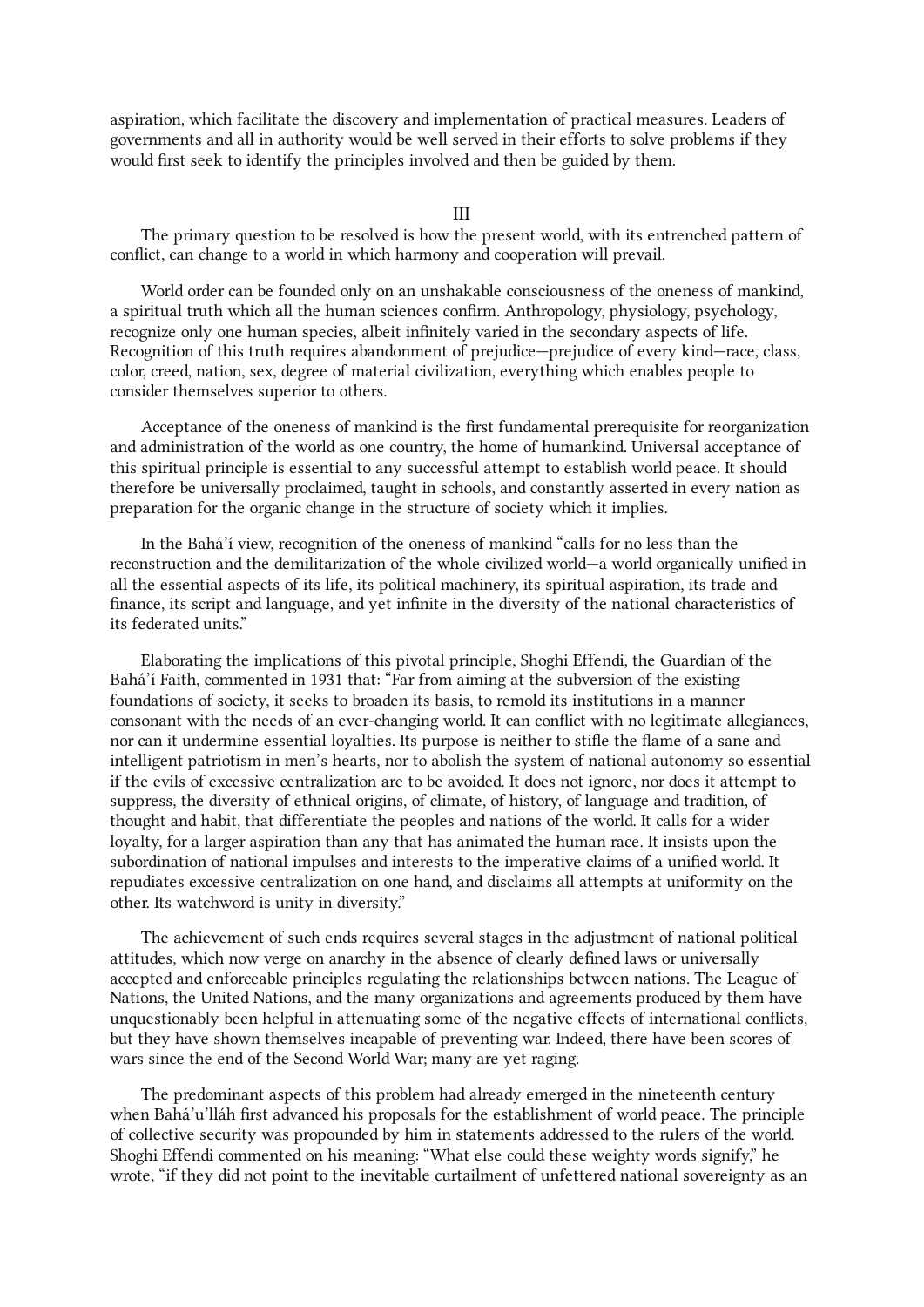indispensable preliminary to the formation of the future Commonwealth of all the nations of the world? Some form of a world superstate must needs be evolved, in whose favor all the nations of the world will have willingly ceded every claim to make war, certain rights to impose taxation and all rights to maintain armaments, except for purposes of maintaining internal order within their respective dominions. Such a state will have to include within its orbit an international executive adequate to enforce supreme and unchallengeable authority on every recalcitrant member of the commonwealth; a world parliament whose members shall be elected by the people in their respective countries and whose election shall be confirmed by their respective governments; and a supreme tribunal whose judgment will have a binding effect even in such cases where the parties concerned did not voluntarily agree to submit their case to its consideration.

"… A world community in which all economic barriers will have been permanently demolished and the interdependence of Capital and Labor definitely recognized; in which the clamor of religious fanaticism and strife will have been forever stilled; in which the flame of racial animosity will have been finally extinguished; in which a single code of international law—the product of the considered judgment of the world's federated representatives—shall have as its sanction the instant and coercive intervention of the combined forces of the federated units; and finally a world community in which the fury of a capricious and militant nationalism will have been transmuted into an abiding consciousness of world citizenship—such indeed, appears, in its broadest outline, the Order anticipated by Bahá'u'lláh, an Order that shall come to be regarded as the fairest fruit of a slowly maturing age."

The implementation of these far-reaching measures was indicated by Bahá'u'lláh: "The time must come when the imperative necessity for the holding of a vast, an all-embracing assemblage of men will be universally realized. The rulers and kings of the earth must needs attend it, and, participating in its deliberations, must consider such ways and means as will lay the foundations of the world's Great Peace amongst men."

The courage, the resolution, the pure motive, the selfless love of one people for another—all the spiritual and moral qualities required for effecting this momentous step towards peace are focused on the will to act. And it is towards arousing the necessary volition that earnest consideration must be given to the reality of man, namely, his thought. To understand the relevance of this potent reality is also to appreciate the social necessity of actualizing its unique value through candid, dispassionate and cordial consultation, and of acting upon the results of this process. Bahá'u'lláh insistently drew attention to the virtues and indispensability of consultation for ordering human affairs. He said: "Consultation bestows greater awareness and transmutes conjecture into certitude. It is a shining light which, in a dark world, leads the way and guides. For everything there is and will continue to be a station of perfection and maturity. The maturity of the gift of understanding is made manifest through consultation." The very attempt to achieve peace through the consultative action he proposed can release such a salutary spirit among the peoples of the earth that no power could resist the final, triumphal outcome.

Concerning the proceedings for this world gathering, 'Abdu'l‑Bahá, the son of Bahá'u'lláh and authorized interpreter of his teachings, offered these insights: "They must make the Cause of Peace the object of general consultation, and seek by every means in their power to establish a Union of the nations of the world. They must conclude a binding treaty and establish a covenant, the provisions of which shall be sound, inviolable and definite. They must proclaim it to all the world and obtain for it the sanction of all the human race. This supreme and noble undertaking the real source of the peace and well-being of all the world—should be regarded as sacred by all that dwell on earth. All the forces of humanity must be mobilized to ensure the stability and permanence of this Most Great Covenant. In this all-embracing Pact the limits and frontiers of each and every nation should be clearly fixed, the principles underlying the relations of governments towards one another definitely laid down, and all international agreements and obligations ascertained. In like manner, the size of the armaments of every government should be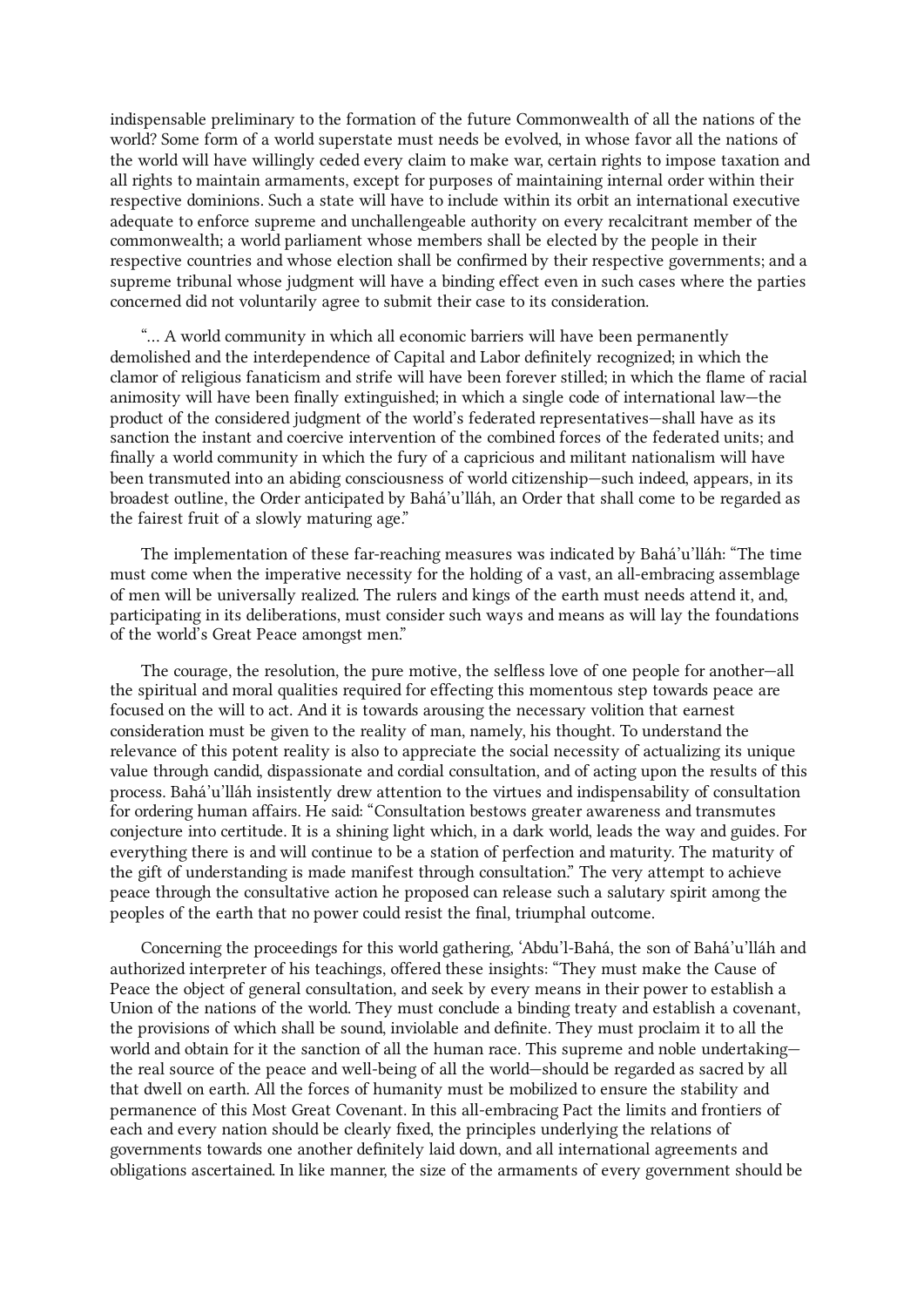strictly limited, for if the preparations for war and the military forces of any nation should be allowed to increase, they will arouse the suspicion of others. The fundamental principle underlying this solemn Pact should be so fixed that if any government later violate any one of its provisions, all the governments on earth should arise to reduce it to utter submission, nay the human race as a whole should resolve, with every power at its disposal, to destroy that government. Should this greatest of all remedies be applied to the sick body of the world, it will assuredly recover from its ills and will remain eternally safe and secure."

The holding of this mighty convocation is long overdue.

With all the ardor of our hearts, we appeal to the leaders of all nations to seize this opportune moment and take irreversible steps to convoke this world meeting. All the forces of history impel the human race towards this act which will mark for all time the dawn of its long-awaited maturity.

Will not the United Nations, with the full support of its membership, rise to the high purposes of such a crowning event?

Let men and women, youth and children everywhere recognize the eternal merit of this imperative action for all peoples and lift up their voices in willing assent. Indeed, let it be this generation that inaugurates this glorious stage in the evolution of social life on the planet.

IV

The source of the optimism we feel is a vision transcending the cessation of war and the creation of agencies of international cooperation. Permanent peace among nations is an essential stage, but not, Bahá'u'lláh asserts, the ultimate goal of the social development of humanity. Beyond the initial armistice forced upon the world by the fear of nuclear holocaust, beyond the political peace reluctantly entered into by suspicious rival nations, beyond pragmatic arrangements for security and coexistence, beyond even the many experiments in cooperation which these steps will make possible lies the crowning goal: the unification of all the peoples of the world in one universal family.

Disunity is a danger that the nations and peoples of the earth can no longer endure; the consequences are too terrible to contemplate, too obvious to require any demonstration. "The wellbeing of mankind," Bahá'u'lláh wrote more than a century ago, "its peace and security, are unattainable unless and until its unity is firmly established." In observing that "mankind is groaning, is dying to be led to unity, and to terminate its agelong martyrdom," Shoghi Effendi further commented that: "Unification of the whole of mankind is the hallmark of the stage which human society is now approaching. Unity of family, of tribe, of city-state, and nation have been successively attempted and fully established. World unity is the goal towards which a harassed humanity is striving. Nation-building has come to an end. The anarchy inherent in state sovereignty is moving towards a climax. A world, growing to maturity, must abandon this fetish, recognize the oneness and wholeness of human relationships, and establish once for all the machinery that can best incarnate this fundamental principle of its life."

All contemporary forces of change validate this view. The proofs can be discerned in the many examples already cited of the favorable signs towards world peace in current international movements and developments. The army of men and women, drawn from virtually every culture, race and nation on earth, who serve the multifarious agencies of the United Nations, represent a planetary "civil service" whose impressive accomplishments are indicative of the degree of cooperation that can be attained even under discouraging conditions. An urge towards unity, like a spiritual springtime, struggles to express itself through countless international congresses that bring together people from a vast array of disciplines. It motivates appeals for international projects involving children and youth. Indeed, it is the real source of the remarkable movement